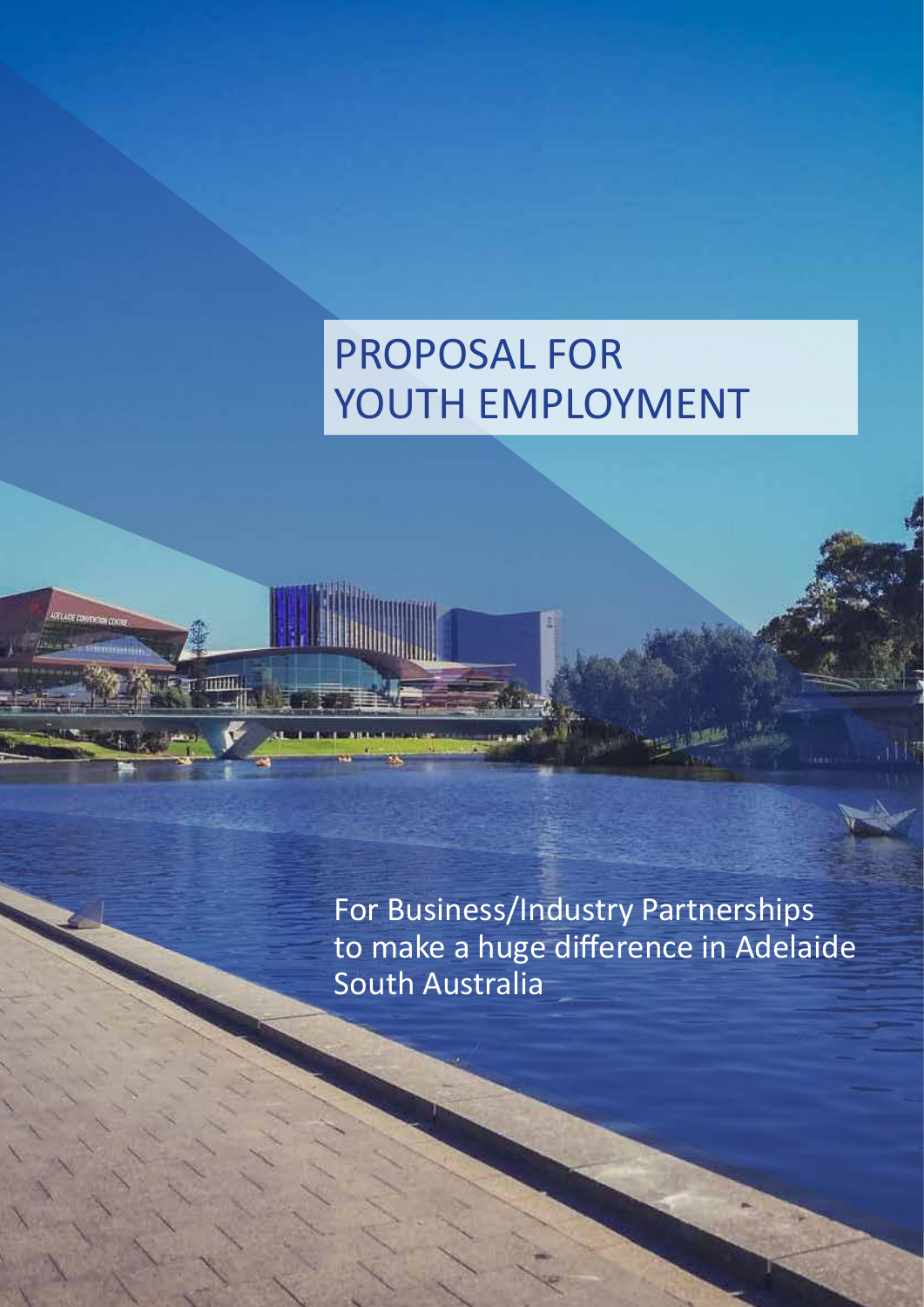## **CONTENTS**

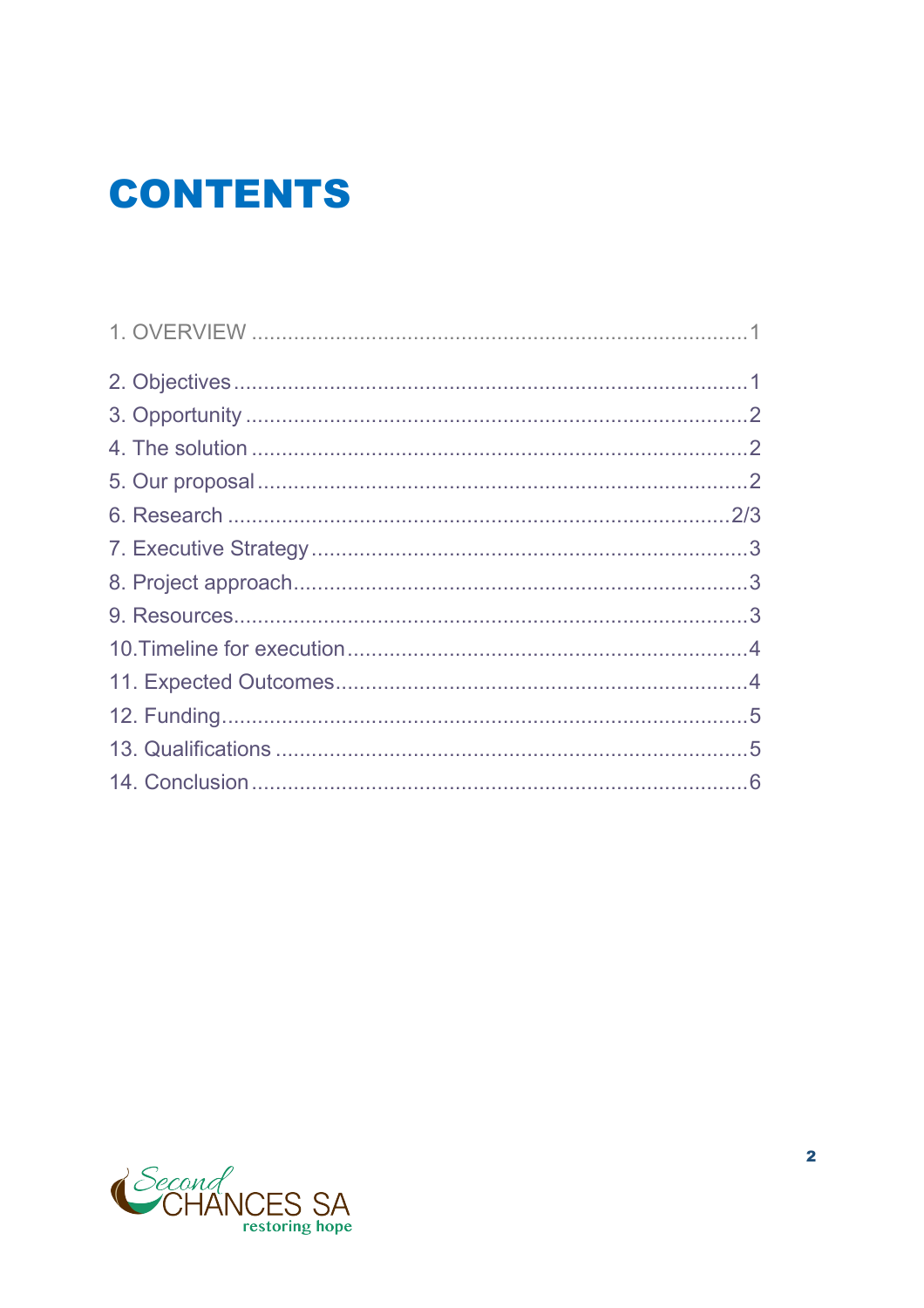## PROPOSAL FOR YOUTH EMPLOYMENT

For Business/Industry Partnerships to make a huge difference in Adelaide

Our youth program improves education and employment opportunities for youth between 13 to 25 years. We work extremely well with youth who've not had an easy start in life; who are at risk of long-term welfare dependency, plus have many family and social barriers to overcome.

We show them how to develop and navigate their pathway through education to employment, by providing custom training opportunities and confidence building encouragement to reach their personal goals.

The Lessons we've learnt from working with this challenging cohort are transferable to all youth across the communities in South Australia.

Individualised life coaching increases positive self-belief and reduces conflict between young people and their families, peers and the wider community.

#### **OVERVIEW**

We are seeking partners to invest in our proven work so more vulnerable young people can overcome their fears and barriers to success. Together, we can give them hope for a productive future to employment. This is based on our combined 12 years' experience and effective advocacy to achieve placements for a good start to responsible adulthood, an opportunity they would not have had otherwise.

#### The Opportunity

The window of opportunity is between now and 30 June 2021 when business and companies are doing their annual tax management and planning. Second Chances SA can offer tax deductibility as a registered charity with the ACNC (Australian Charities and Not-for-profits Commission) having DGR (Deductible Gift Recipient) status with the ATO.

We are seeking businesses and/or individuals who expect a surplus of profit from the current financial year and want to make a difference by taking the opportunity of making a positive contribution to society by impacting the lives of disadvantaged youth through our youth employment program.

And guess what? Your contribution is fully tax deductible!

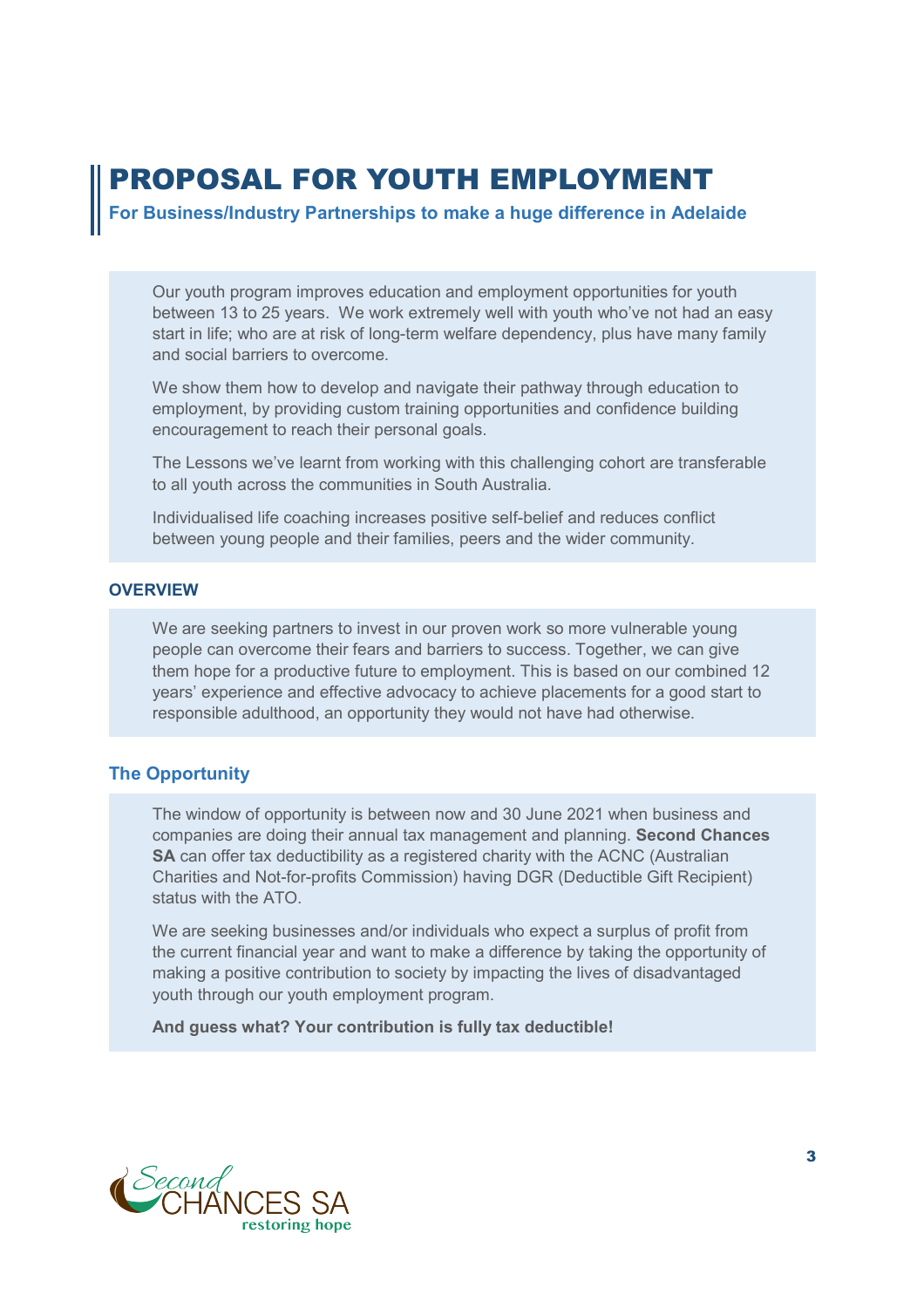#### The Objectives

To build on the highly successful work of the past two years where we've helped 35 vulnerable youth find part time and full time employment. We are in the midst of reaching our target of 50 by June 30 2021.

We want to continue this work from July 2021 by building on the solid foundation and reputation already achieved to date, and flow with the high and steady level of momentum we're currently witnessing.

- To sustain momentum and prevent stoppage and shut down of this program.
- To life coach and mentor them for a vocational plan to become job ready and gain employment
- To assist them to overcome identity barriers and other barriers to employment
- To create opportunities to become educated and skilled

#### The Solution

From our experience and the great results we've achieved so far, we will produce ongoing results when business partners back our team into the future.

We will form a sharp unit of effective operatives who are the best in relating to disadvantaged youth struggling to find their purpose and direction in life.

#### OUR PROPOSAL

Our proposal involves inviting interested business leaders with a heart for making a difference in the community, to invest their surplus funds into a social impact cause while also seeking to benefit from a tax benefit.

We have an established proven record of preparing and ushering disadvantaged young people into job readiness and employment.

We need more than one or two partners. Our budget of \$600K per annum is less than half we've been operating with for the past two years. We have prepared a strategic plan which reduces the annual budget of \$1.25M down to \$600K.

It is achievable if we can find 12 investors of \$60K each or 24 investors of \$30K each by 30 June 2021.

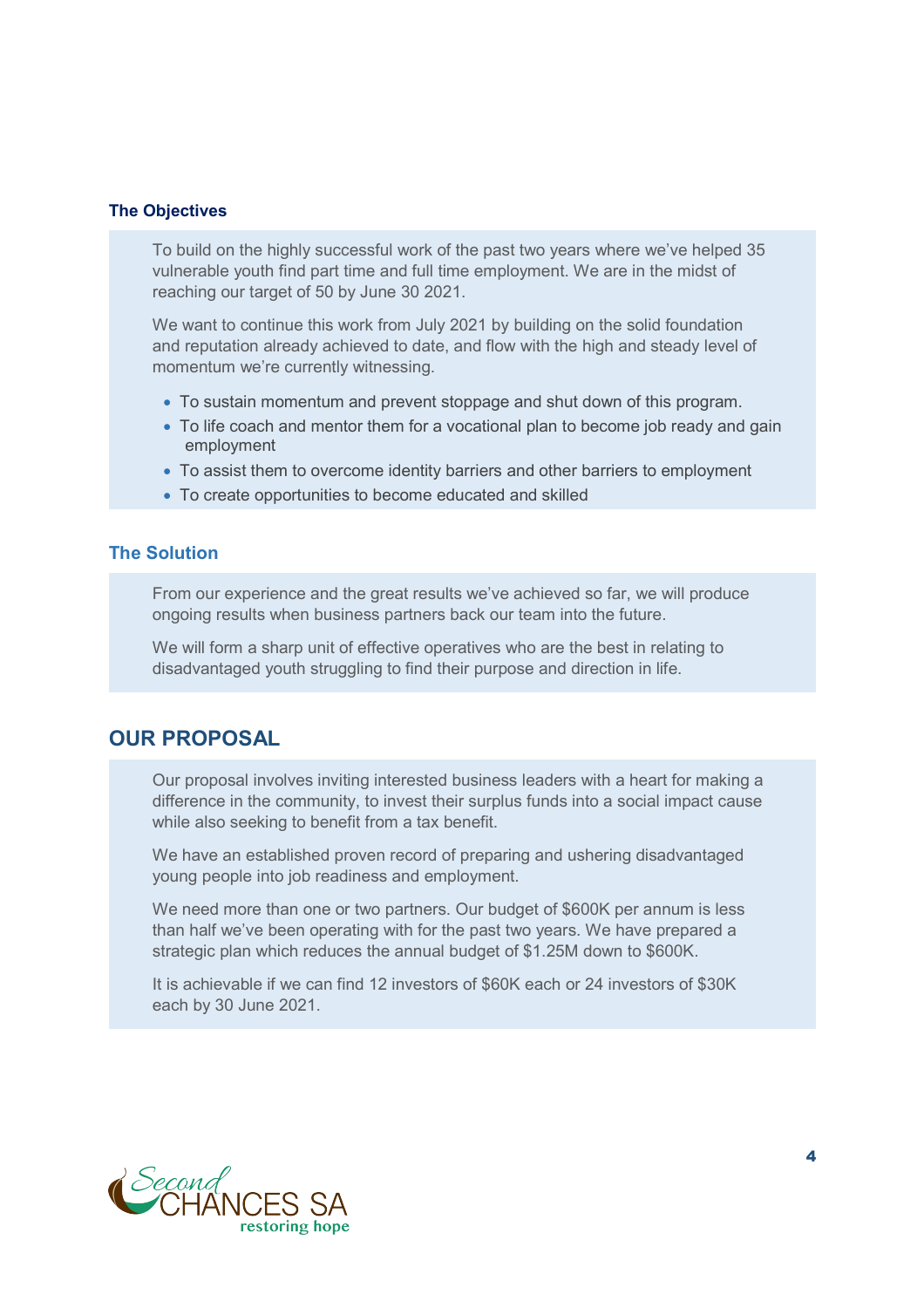#### Research

Over the past two years we have secured quarterly reports by independent assessors. In addition, we've written our own lessons from dealing with the most challenging cohort of all – troubled young people.

According to the Sunday Mail (SA) May 30, 2020 Researchers predict SA youth job market recovery after coronavirus will be long and painful

More than half of the 14,000 South Australian youths who lost their jobs due to COVID-19 last month are likely to become long-term unemployed, social policy experts have warned.

Latest data shows SA has recorded the second-highest youth unemployment rate nationally since COVID-19 began. Experts warn many will stay unemployed well into 2021.

Centre for Social Impact (CSI) lead researcher Professor Paul Flatau said more than a third of the 40,800 South Australians who lost their jobs last month were aged 15 to 24.

Others are saying young people are doing it tough. Not all are buying overpriced smashedavocado toast with a fascination for selfies.

South Australia's regions, ranked by youth unemployment in 2018:

15.3% Barossa – Yorke – Mid North region, including Port Pirie, Nuriootpa, Peterborough. 14% South region Adelaide – including Glenelg, Hallett Cove, Christies Beach, Morphett Vale, McLaren Vale.

13.7% North region Adelaide – including Elizabeth, Salisbury, Parafield, Gawler. 13.1% West region Adelaide – including Port Adelaide, Fulham, Henley Beach, Plympton. 11.8% Central and Hills region Adelaide – including Nairne, Lobethal, Mount Barker, Birdwood, Mount Torrens.

#### Execution Strategy

Our execution strategy incorporates proven methodologies, extremely qualified personnel, and a highly responsive approach to managing deliverables.

#### Project Approach

All our clients are referred to us by other agencies, word of mouth plus siblings from pre-existing family clients. Due to our well known reputation, referrals come from other agencies at a steady rate. In addition, we have over a decade of experience and our data base has reached over 1500.

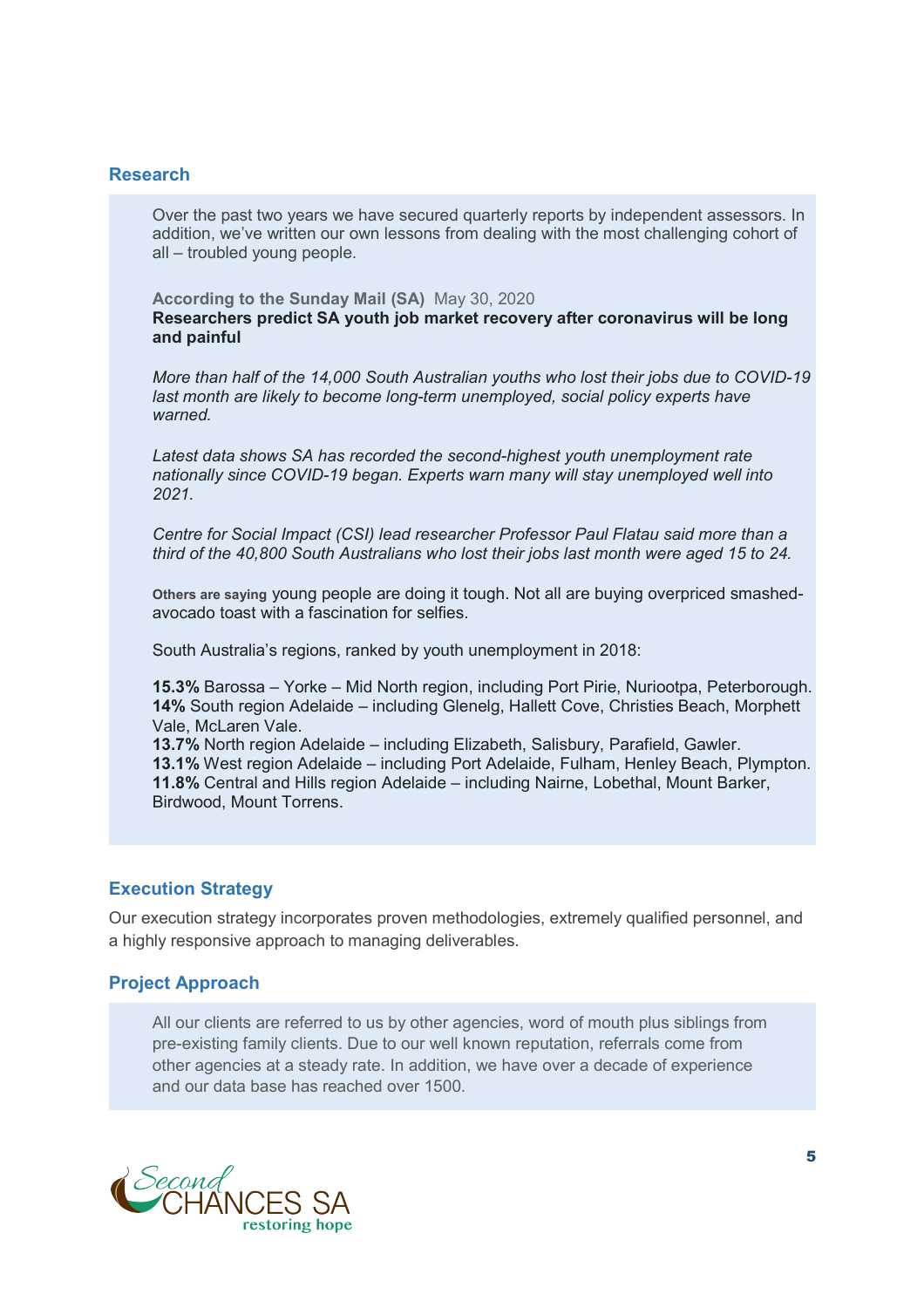Targets of 20 employed youth per annum are set and measured against.

Independent reviews and reports are conducted quarterly to assess effectiveness of the program logic.

#### **Resources**

Already we have computers, databases for clients and active key stakeholders. We have fully equipped offices with equipment and furniture to make an office fully operational.

We also have vehicles which are being leased and these can be continued into the next phase.

The staff we want to engage are current employees who we wish to keep engaged as they are respected and well-liked by the clientele and are proven effective operatives.

#### Timeline for Execution

| <b>Description</b>   | <b>Start Date</b>                           | <b>End Date</b>        | <b>Duration</b> |
|----------------------|---------------------------------------------|------------------------|-----------------|
| <b>Project Start</b> | 01/07/2021                                  | 30/06/2024             | 3 years         |
| Milestone 1          | Securing funds                              | ongoing                | 3 years         |
| Milestone 2          | Engaging key staff                          | 30 July 2021           | One month       |
| Milestone 3          | <b>Locating Central Offices</b>             | 30 July 2021           | One month       |
| Milestone 4          | Reviewing, planning and<br>reporting        | 31 Dec 2021<br>ongoing | Quarterly       |
| Milestone 5          | Implementation of reviewed<br>program logic | 30 June 2022           | Annually        |

#### EXPECTED OUTCOMES

We expect our proposal to produce the following benefits;

### Financial Benefits

- Create opportunities to become job ready leading to independence from welfare payments
- Open doors to work experience and volunteering to develop a work ethic foundation
- Gaining part-time work produces a hunger to achieve more employment towards financial independence

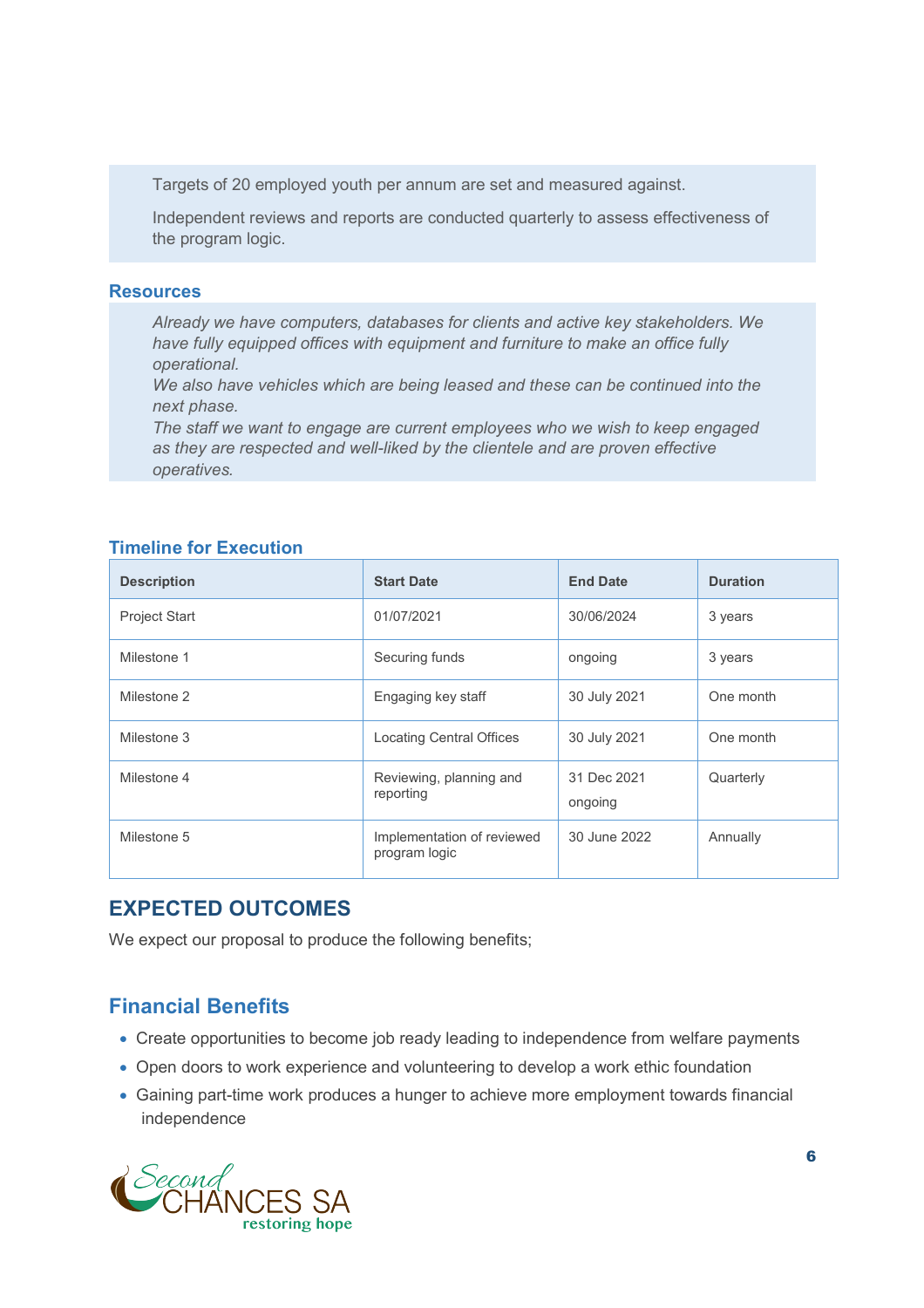## Educational Benefits

- Completion of longer University and TAFE courses can be done part-time while earning independent income.
- Short courses like medical receptionist, beauty, dental and TAFE courses strengthen capacity for future learning.
- Basic courses such as First Aid, Barista Course and Driver's License provide basic foundation for future learning.
- Gaining White card, Forklift and earthmoving licenses open doors into building, warehouse and landscaping work

## Social Benefits

- Improve overall mental health though engaged sport and recreation
- Establish networking opportunities to gain employment or work experience

## FUNDING

| <b>Services Cost</b>                                      | <b>Price</b> |
|-----------------------------------------------------------|--------------|
| 2 x Full time Staff                                       | \$170,000    |
| 2 x Part time Staff (1.2 equivalent)                      | \$100,000    |
| Employment On-costs x 13%                                 | \$35,000     |
| <b>Total Staff Costs</b>                                  | \$305,000    |
| <b>Program Costs</b>                                      |              |
| Office                                                    | 38,000       |
| Vehicle Lease x2                                          | 50,000       |
| Fuel x vehicles pa                                        | 25,000       |
| Community engagement (sporting clubs and gym memberships) | 45,000       |
| Database maintenance                                      | 7,000        |
| Independent Quarterly Evaluations                         | 30,000       |
| Formal and informal training                              | 100,000      |
| <b>Total Program Costs</b>                                | \$295,000    |
| <b>Total</b>                                              | \$600,000    |